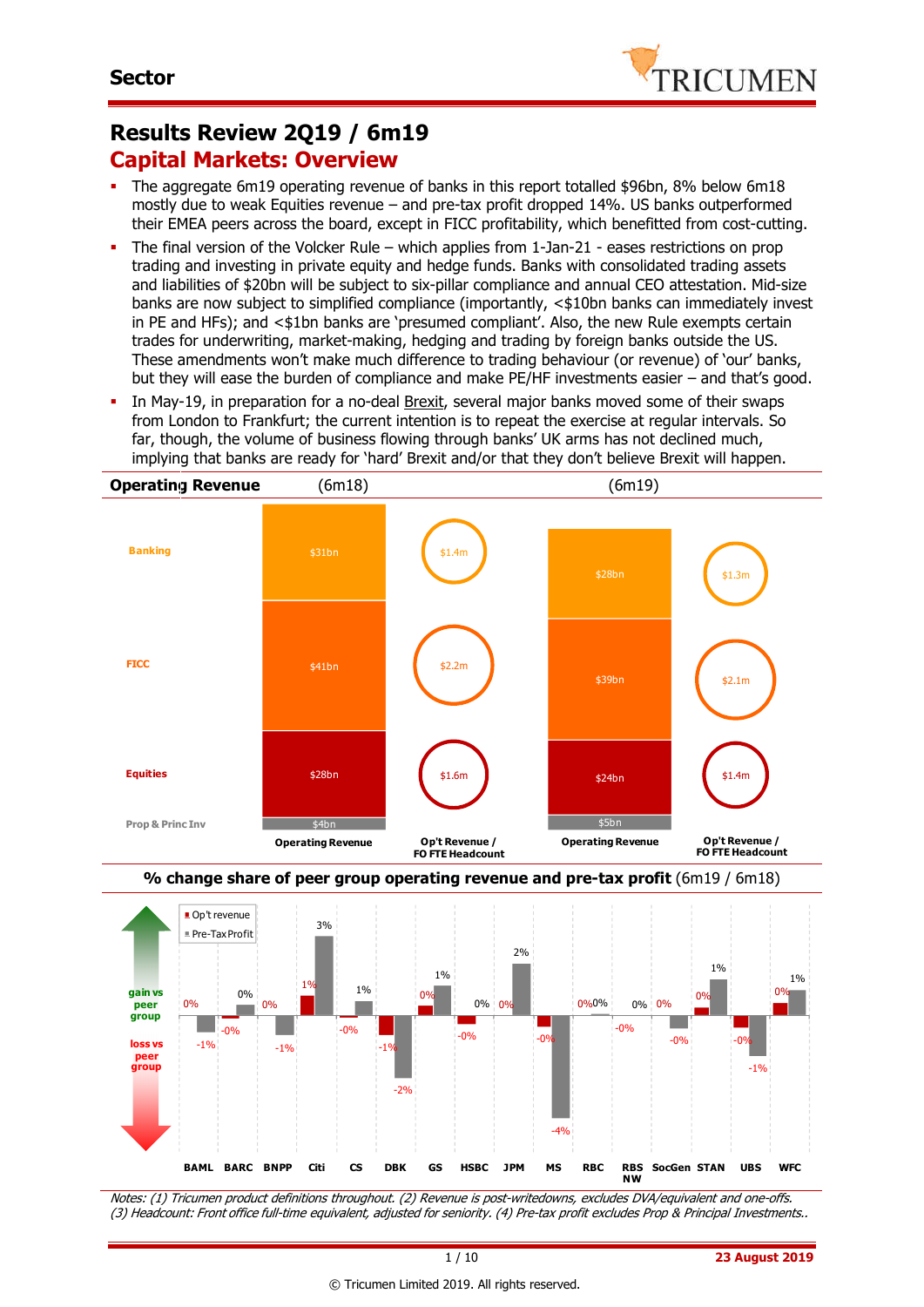

## **Capital Markets** (cont.)**: Banking**

- Global DCM debt issuance declined 15% sequentially, making the 2Q19 one of the slowest in recent years. This was largely due to weak investment grade corporate market, especially in the US. By contrast – and worryingly, in our view - global high yield issuance surged 20% y/y to hit the 2-year record in 1H19.
- **ECM** activity in 2Q19 grew strongly  $q/q$ : global IPO proceeds almost tripled despite *very* weak European markets - and converts surged. Still, 1H19 remains one of the weakest half-year periods in recent years. The long-term outlook is not particularly bright: the success of recent direct listings – which don't need banks' underwriting – contrasts with high-profile post-IPO flops, suggesting that (early) private investors benefit substantially more than public.
- M&A/Advisory grew strongly in 2Q19, largely due to a strong US market and mega-deal volumes. By contrast, Europe and APAC – including Japan – plumbed multi-year lows in 1H19. Private equity volumes boomed in the same period, to the post-Crisis record.



Notes: (1) Tricumen product definitions throughout. (2) Revenue is post-writedowns, excludes DVA/equivalent and one-offs. (3) Headcount: Front office full-time equivalent, adjusted for seniority. **NW**

-3%

-2%

**BAML BARC BNPP Citi CS DBK GS HSBC JPM MS RBC RBS** 

**SocGen STAN UBS WFC**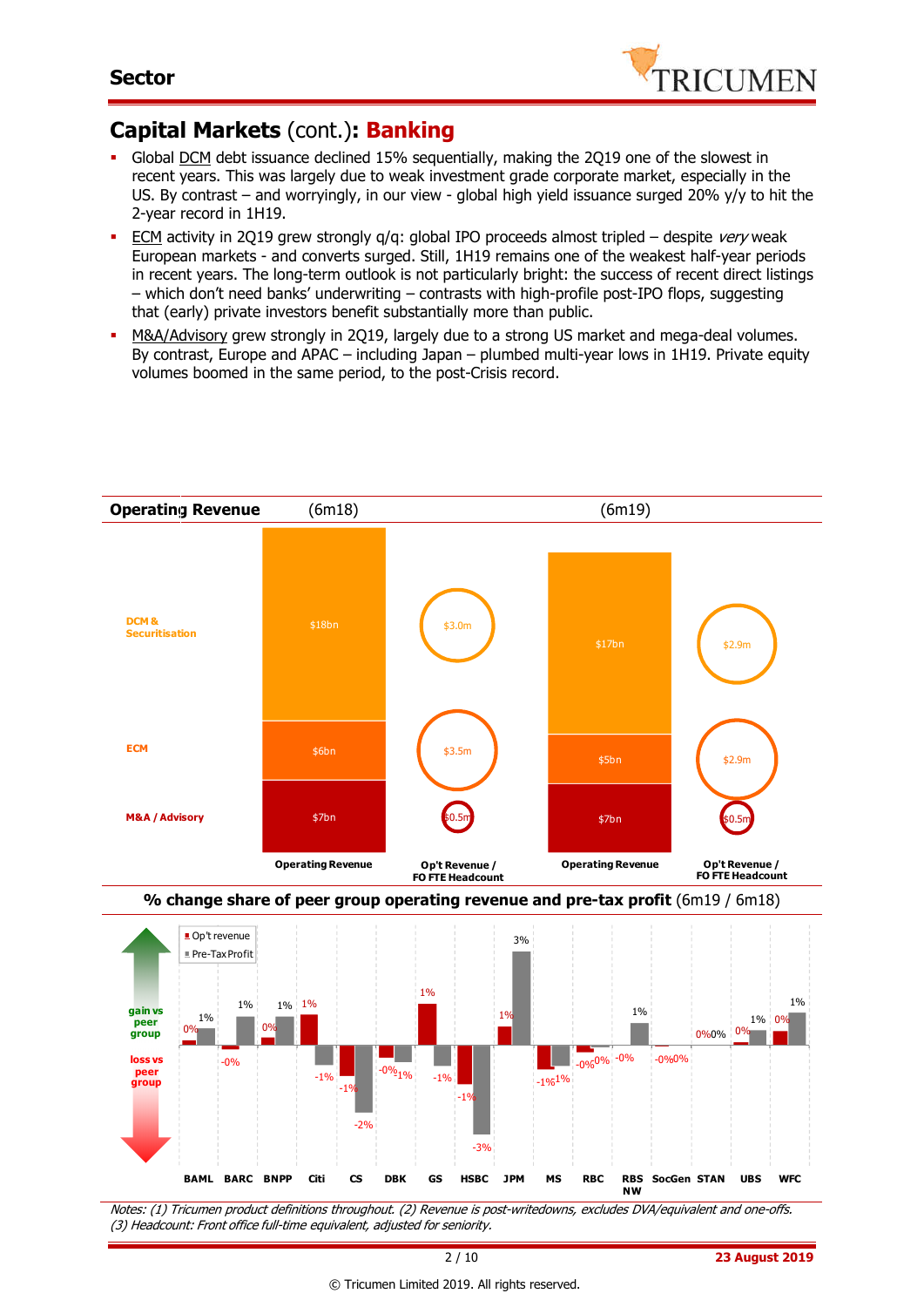

## **Capital Markets** (cont.)**: FICC**

- FX markets dropped vs 2Q18, hampered by the same adverse trends seen in 1Q19 above all, low volatility. Generally, spot markets were weaker than forwards. Interestingly, markets seem too calm regarding the swings that sterling (the value of which is of very direct interest to us) could be subjected to in the coming months: despite a rise during the summer, CBOE's volatility index remains well below Nov-18 and Mar-19 peaks. There could be serious winners and losers among 'our' banks. In the UK, a US-style class-action lawsuit, worth c.\$1.3bn (similar to the fine levied by the EU in May-19), is underway against several global banks for alleged rigging of the FX markets.
- There was no recovery in Rates, either: most banks saw their revenue fall  $y/y$  in 1H19, especially in exotics and term repo. Brexit: in June-19, Tradition launched its new D2C Clob in Paris – rather than London. Goldman Sachs' flagship muni fund beat a hasty retreat from high-yield munis during 1H19, expecting 'buying opportunities' – i.e. a drop from inflated valuations – in 2019/20.
- In US Credit, healthy HG volumes were partly offset by weaker HY. Europe, however, did well, under the circumstances. The most interesting development of 2Q19 was GTS's entry into the US corporate bond market: only 1/4 of trading is electronic and GTS seems determined to change this.
- In commodities, banks with strong oil and P&G ops (especially in the US) outperformed. The 3Q19 started strongly in Europe: EEX had a 55% y/y surge in power volumes in July, driven by France, Germany, CEE. In the US, expectations of a rate cut pushed the price of gold to a 6-year high.





Notes: (1) Tricumen product definitions throughout. (2) Revenue is post-writedowns, excludes DVA/equivalent and one-offs. (3) Headcount: Front office full-time equivalent, adjusted for seniority. (4) Pre-tax profit excludes Prop & Principal Investments.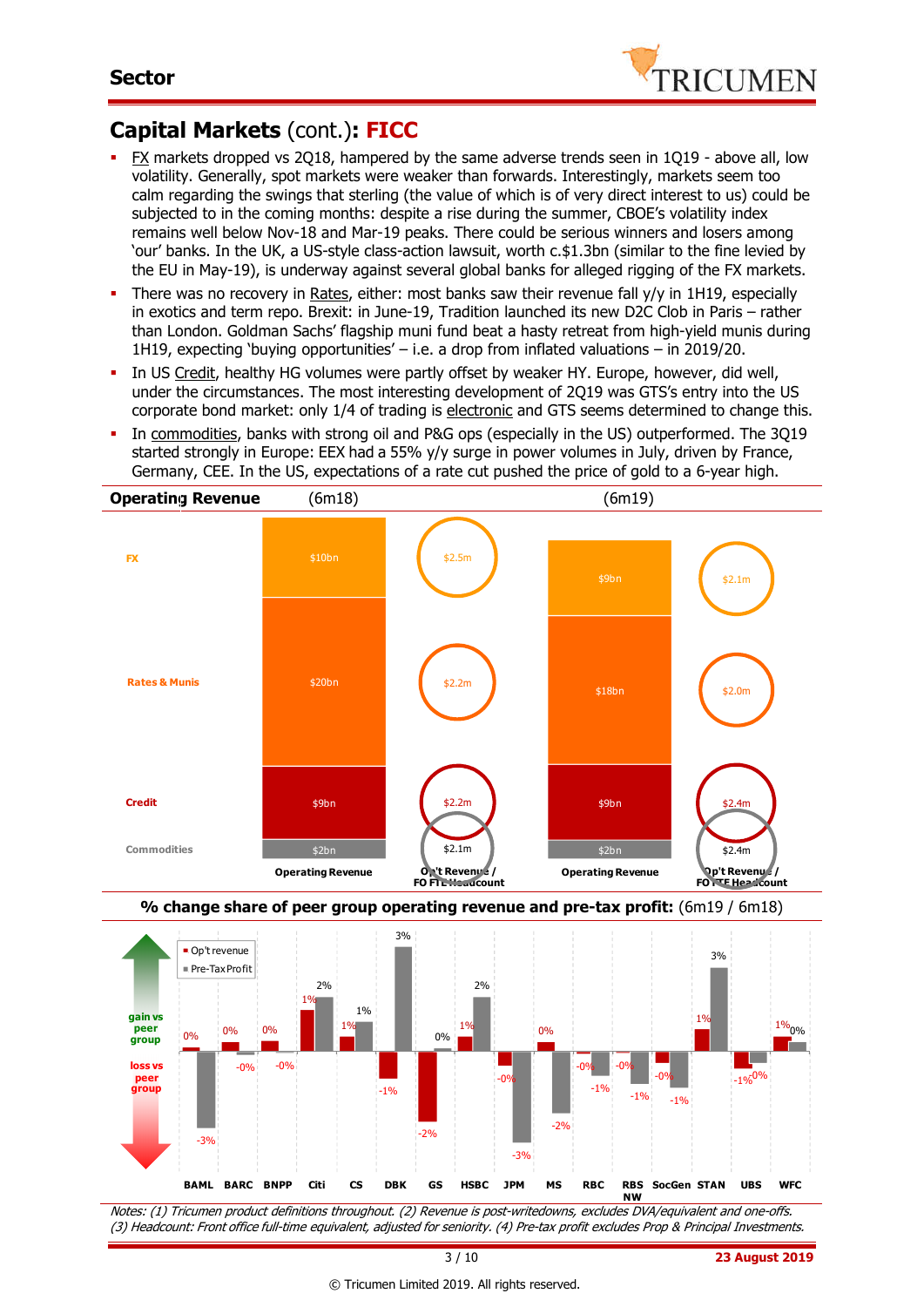

## **Capital Markets** (cont.)**: Equities**

 Despite a few bright spots – e.g. corporate derivatives, electronic trading, financing (at a couple of banks) - global equity revenue weakened in all three main areas in 6m19/6m18, especially in EMEA. However, costs did not change much and, as a result, year-to-date aggregate profits plunged, particularly at EMEA banks.

The aggregate front office headcount declined by only 4% y/y. However, several banks have embarked on sizeable redundancy programmes, the result of which will become apparent before the end of this year.

- In Europe, investors' interest in futures surged in late 2Q19. In view of a 1H19/1H18 drop in cash equity volumes on main European exchanges (except in dark pools, which reached the highest level since the implementation of MiFID 2), this suggests investors' are expecting a fall in valuations, after the 1H19. Either way, the outlook for cash equities players is dire: a sizeable cut in the buy-side' commissions pool in recent years was primarily driven by the rise of passive investing and MiFID 2, and neither trend is likely to disappear in the next couple of years.
- Hedge funds' AuM stabilised in 2Q19. However, this was a reflection of the industry's positive performance in 1H19, rather than inflows of investors' money: outflows continue (primarily from European funds; long/short equities; managed futures; and multi-strategy) albeit at a reduced pace. In 2Q19, the main prime brokers extended their lead over smaller peers.







Notes: (1) Tricumen product definitions throughout. (2) Revenue is post-writedowns, excludes DVA/equivalent and one-offs. (3) Headcount: Front office full-time equivalent, adjusted for seniority. (4) Pre-tax profit excludes Prop & Principal Investments.

4 / 10 **23 August 2019**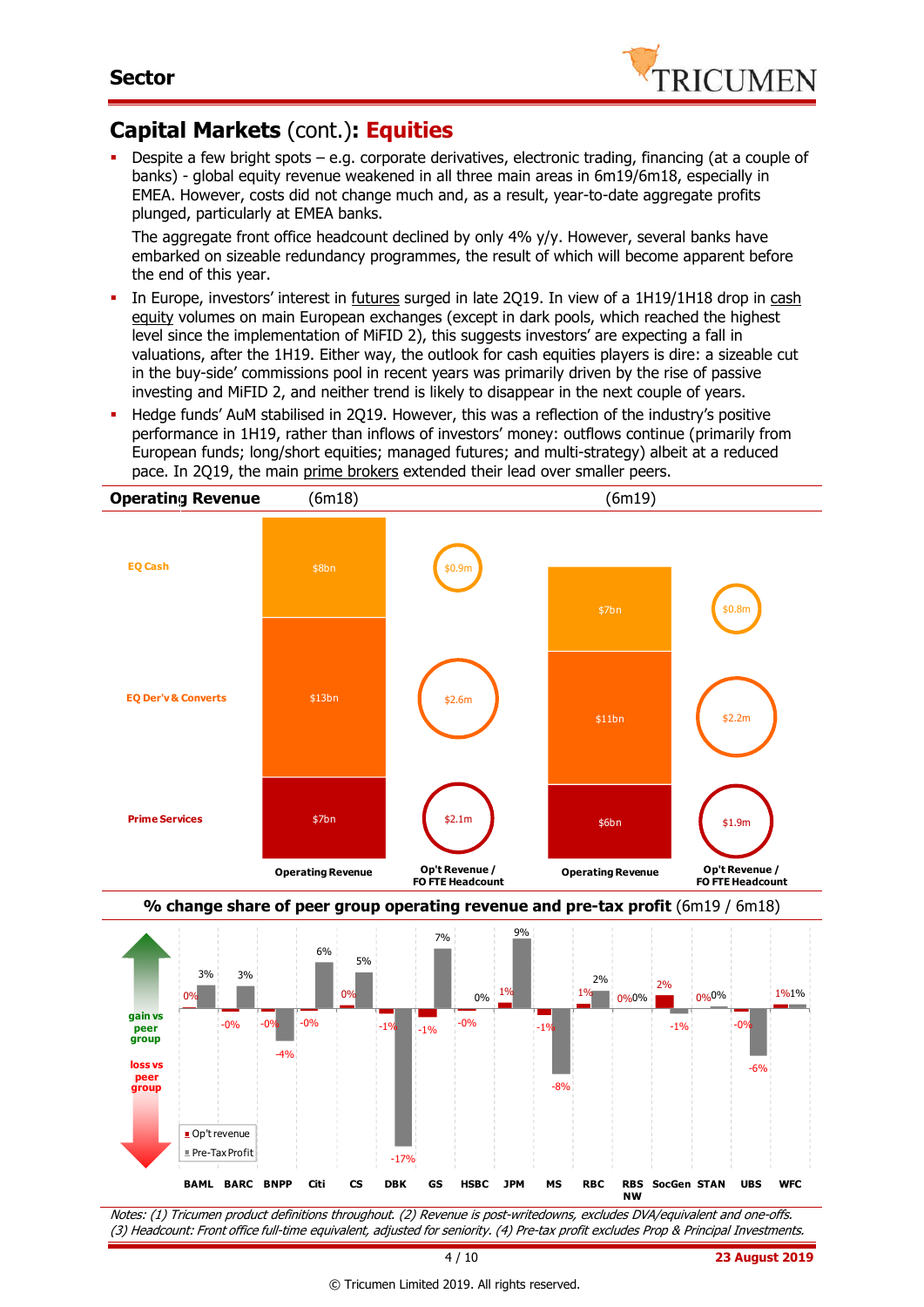

#### **Commercial Banking & Treasury Services**

- After a brief pause in Mar/Apr-19, commercial lending in the US and large EU economies continued a steady – if very slow - growth in 2Q19. Margin pressures, however, intensified in the USA, the EU and APAC – especially in the LME sector - and several of 'our' banks reported higher hedging costs.
- In transaction banking, 1H19 payment volumes grew 5%, led by Americas and APAC. The pressure from new entrants – e.g. trade networks - grows. Payment services, FX, liquidity pools and trade and supply chains – all core transaction businesses – are generally seen as the most threatened in the near term. A smaller - but growing – threat comes from private banks' DAC services – see overleaf.
- **Trade finance volumes declined modestly versus 1H18.**



Notes: (1) Tricumen product definitions throughout. (2) Revenue is post-writedowns, excludes DVA/equivalent and one-offs. (3) Headcount: Front office full-time equivalent, adjusted for seniority. (4) In-scope: Large Cap/MNC and Mid-Cap/SMEs.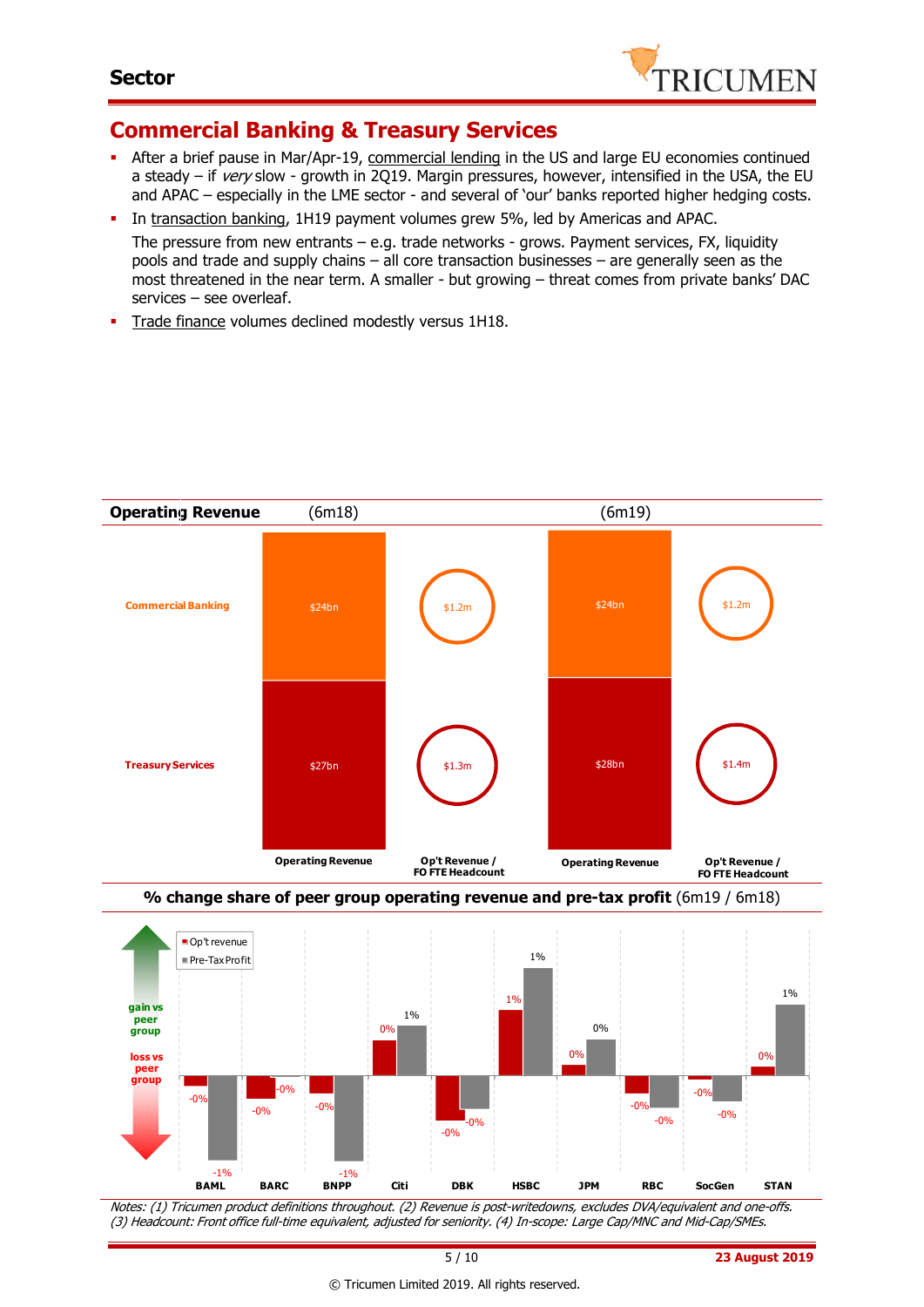

#### **Wealth Management**

#### **New arrival: Goldman Sachs**

- The aggregate 1H19 pre-tax profit for the 13 banks featured here was slightly below 1H18. However, there was a visible divergence between EMEA and AMER banks: the latter grew profits by 4% y/y while their European counterparts saw their combined profits drop 17%.
- In most markets, clients continued shifting money from funds (especially equities) into cash, pressuring banks' margins. Weak net interest income and transaction revenues are pushing banks to other activities: advisory (in few select cases) and, more significantly, lending. Goldman Sachs, Morgan Stanley and BAML are all looking to (continue to) grow their lending portfolio with big numbers, and DBK recently started offering loans for high-end homes in London - without collateral. The main attraction of the lending business is that it is 'sticky', especially with hard-tovalue loans; and, importantly, banks in this report have very low loan loss rate.
- **Several US banks are moving into large European markets.**
- Direct Access (DAC) services are rapidly gaining ground, particularly in APAC. DACs offer services very similar to 'traditional' Treasury - hedging, cash management and financing – and their main clients are family offices, which are frequently led by a person/team with Treasury backgrounds. For the moment, FX services appear to be the most popular, with several banks reporting doubledigit y/y growth; but there is little doubt other products and services will grow, and soon.







Notes: (1) Tricumen product definitions throughout. (2) Revenue is post-writedowns, excludes DVA/equivalent and one-offs. (3) Headcount: Front office full-time equivalent, adjusted for seniority.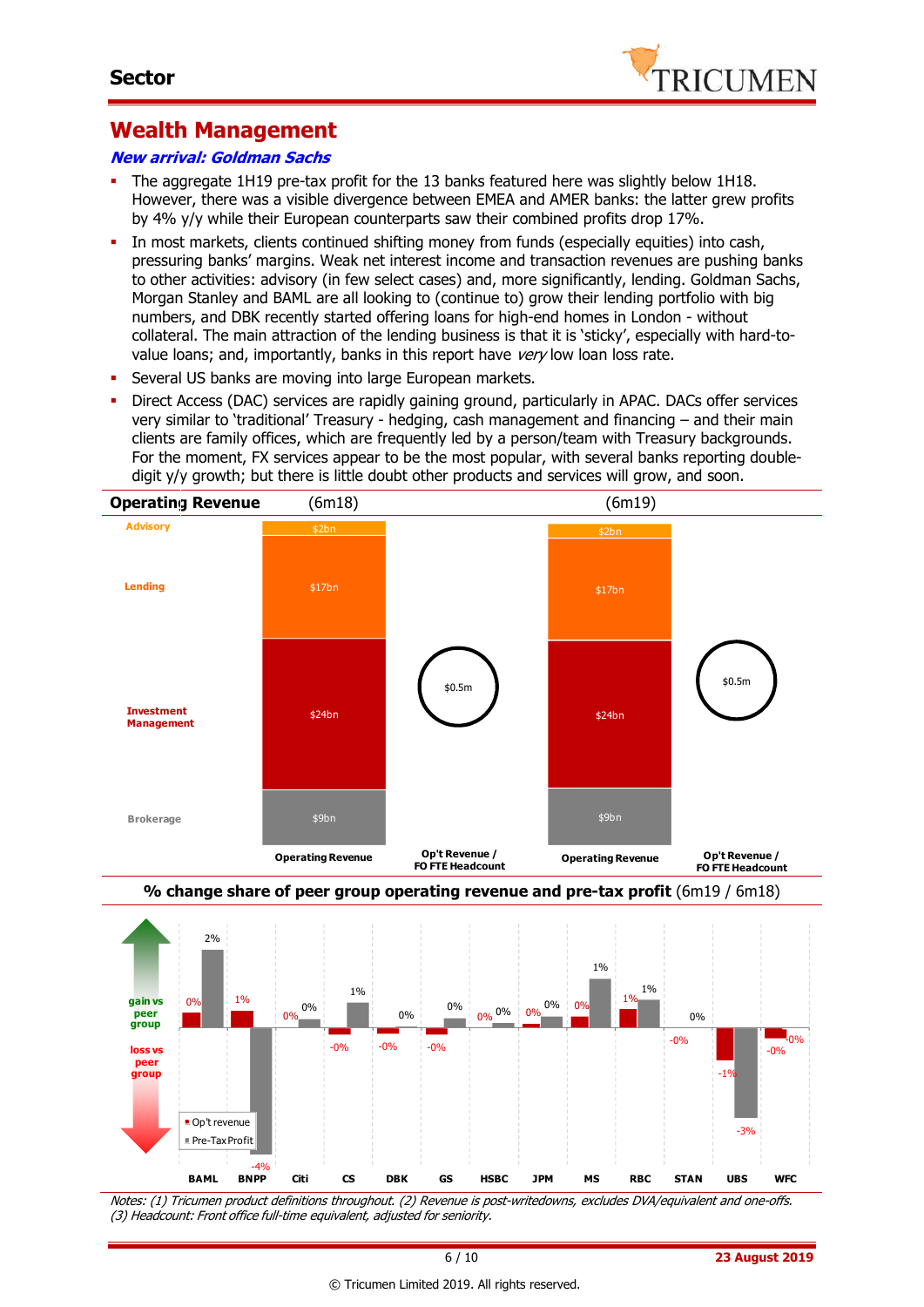

### **Revenue dynamics**

|                              | BAML               | <b>BARC</b>  | <b>BNPP</b> | Citi            | <b>CS</b> | <b>DBK</b>              | GS | <b>HSBC</b> | <b>JPM</b>        | <b>MS</b>               | <b>RBC</b>   | RBS NW             | SocGen | <b>STAN</b>        | <b>UBS</b> | <b>WFC</b> |
|------------------------------|--------------------|--------------|-------------|-----------------|-----------|-------------------------|----|-------------|-------------------|-------------------------|--------------|--------------------|--------|--------------------|------------|------------|
| Capital Markets              | ∾                  | ఆ            | ∾           | 少               | ∾         | Д                       | ∾  | ⊕           | $\sim$            | ⊕                       | $\sim$       | ∾                  |        | $\triangle$        | л          |            |
| Banking                      | ♠                  | ⋝            | ⇑           | ♠               |           | ⋝                       |    | ⊕           | ⇑                 |                         | ⋝            |                    | ヘ      | ♠                  | ♦          |            |
| <b>DCM Bonds</b>             | $\sim$             | ठ्रा         | ⋝           | Σ               | $\sim$    | $\overline{\mathsf{M}}$ | ↬  | ⊕           | ⊼                 | ⋝                       | $\sim$       |                    | $\sim$ |                    | ۰          |            |
| DCM Loans                    |                    | 겨            |             | 1r              | ⇑         |                         | ∾  |             | ⋒                 | J                       |              |                    | ↗      | ⋒                  | 运          |            |
| Securitisation               |                    | ⇑            | ஊ           | ⋝               | ഷ         | J                       | ⋝  |             | ⋝                 |                         | ↬            | ⋝                  | ⋝      |                    |            |            |
| <b>ECM</b>                   |                    | ↬            | U           | Σ               | 对         | ∾                       |    |             |                   |                         |              |                    |        |                    |            |            |
| M&A / Advis                  |                    | $\sim$       | Д           | Σ               | Д         | ∾                       |    | ∾           |                   |                         | ∾            |                    |        |                    | Σ          |            |
| Markets                      | $\sim$             | $\sim$       | ∾           | $\sim$          | 对         | Д                       | ∾  | ∾           | $\sim$            | ∾                       | Σ            | ∾                  | ∾      | ۵                  | л          |            |
| <b>FICC</b>                  | $\sim$             | ⋝            | ⋝           | ⋝               | ⊼         | J                       | J  | ⋝           | ↬                 | ⋝                       | ∾            | ∾                  | Д      | ⇑                  | J          |            |
| <b>FX</b>                    | ᡐ                  | ⊕            | 습           | $\mathbf{M}$    | τ         | ℧                       | ☜  | ⊕           | Д                 | ΰ                       | $\mathbf{M}$ | $\mathbf{\hat{M}}$ | 合      | $\mathbf{\hat{y}}$ | J          | ∾          |
| Rates & Munis                | ∾                  | $\mathbf{M}$ | ஊ           | ↬               | ↬         | U                       | Π, |             |                   |                         | ∾            | ∾                  |        |                    |            |            |
| Credit                       | ∾                  | 对            | 겨           | <del>द्वा</del> | ⋝         | $\mathbf{\hat{M}}$      | ↬  |             | ⋝                 |                         | ഷ            | ∾                  |        | 11                 | 运          |            |
| Commodities                  | ∾                  |              |             | œ               | J         |                         | ∾  | ∾           | Д                 | ∾                       | ⋝            |                    | Д      | J,                 | ⋝          | ⇗          |
| Equities                     | $\mathbf{\hat{y}}$ | ѿ            | J,          | Д               | $\sim$    | ₩                       | Д  | Д           | ∾                 | Д                       |              |                    |        |                    | л          | ۵          |
| EQ Cash                      | $\mathbf{\hat{y}}$ | $\mathbf{M}$ | U           | U               | ⋝         | U                       | J  | J           | ∾                 | J                       | ⇑            |                    | ∾      |                    | ∾          | ⊼          |
| EQ Der'v & Conv't            | J                  | J            | U           | J               | J         |                         |    |             |                   |                         | ⋝            |                    |        |                    |            |            |
| <b>Prime Services</b>        | ⋝                  | $\sim$       | ∾           | ∾               | 对         |                         |    |             |                   |                         | Σ            |                    |        |                    |            |            |
| Prop & PI                    |                    |              | Ħ           |                 | π         | Д                       | ব  | U           | ∾                 |                         |              |                    |        |                    |            |            |
| Comm Bank / Treas Serv       |                    | JJ.          | ス           |                 |           |                         |    |             |                   |                         | ∾            |                    |        | 4                  |            |            |
| Comm Bank                    |                    | ⇩            | ↗           |                 |           | ∼                       |    |             | ⇑                 |                         |              |                    |        |                    |            |            |
| <b>Treas Serv</b>            |                    | ⋝            | 습           |                 |           | ∼                       |    |             |                   |                         |              |                    | ↗      |                    |            |            |
| Wealth Management            | ⋝                  |              | ≏           | Σ               | ∾         | д                       | 專  | ⋝           | ⋝                 | ठ्रा                    | ↷            |                    |        | ∾                  | л          | ∾          |
| Advisory                     | ⇮                  |              | ∾           | U               | ⊕         | ⇩                       | ⇩  | ∾           | $\mathbf{\Omega}$ | $\overline{\mathsf{M}}$ | ↬            |                    |        |                    | ⇩          | ⇩          |
| Lending                      |                    |              |             | Գ               | ⇩         | ⇩                       | J  | ⋝           | ഷ                 | ↬                       |              |                    |        |                    | J          | ഷ          |
| <b>Investment Management</b> | ⇗                  |              | û           | $\sum$          | ⊕         | U                       | U  | ⇗           | 对                 |                         |              |                    |        |                    |            |            |
| Brokerage                    |                    |              | 对           | <del>द्वा</del> | 对         | J,                      | ∾  | J           | 对                 | €                       |              |                    |        |                    | п          |            |

#### **6m19/6m18 (Operating revenue, % change, US\$, Global Level 1)**

Source: Tricumen. Notes: (1) Tricumen product definitions throughout. (2) Arrows show % change in revenue vs peers. Up- /down-arrows: top-/bottom-quartile. (3) Operating revenue is post-writedowns, excludes DVA/equivalent and one-offs. (4) Commercial/Transaction Banking includes Large Cap/MNC and Mid-Cap/SMEs.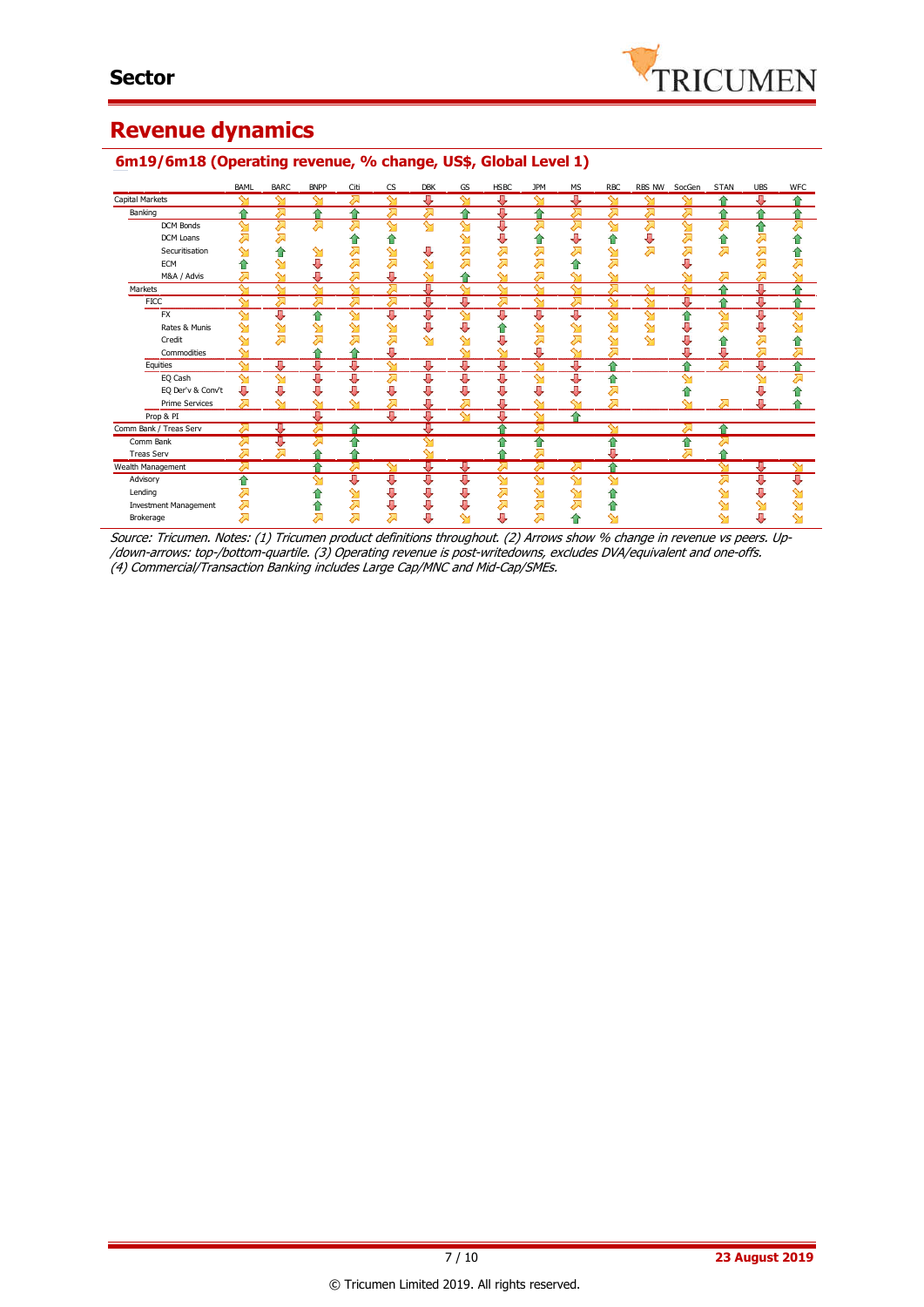

# **Operating cost / income** (US\$, Global Level 1)







**Commercial Banking / Treasury Services Wealth Management** 



Source: Tricumen. Notes: (1) TRIC product definitions, standard deviation, product Level 1; (2) Operating expenses exclude one-off non-operational items, insurance-related benefits & claims, and credit expense/recovery/NPL provisions. Capital expenditure is included as accrued. Litigation expense is allocated to front-line units. (3) positive values = outperformance; negative values = underperformance, relative to the peer group featured in this report; (4) missing values = not included in ongoing coverage or a bank is not a significant competitor in this market; (4) outliers are excluded.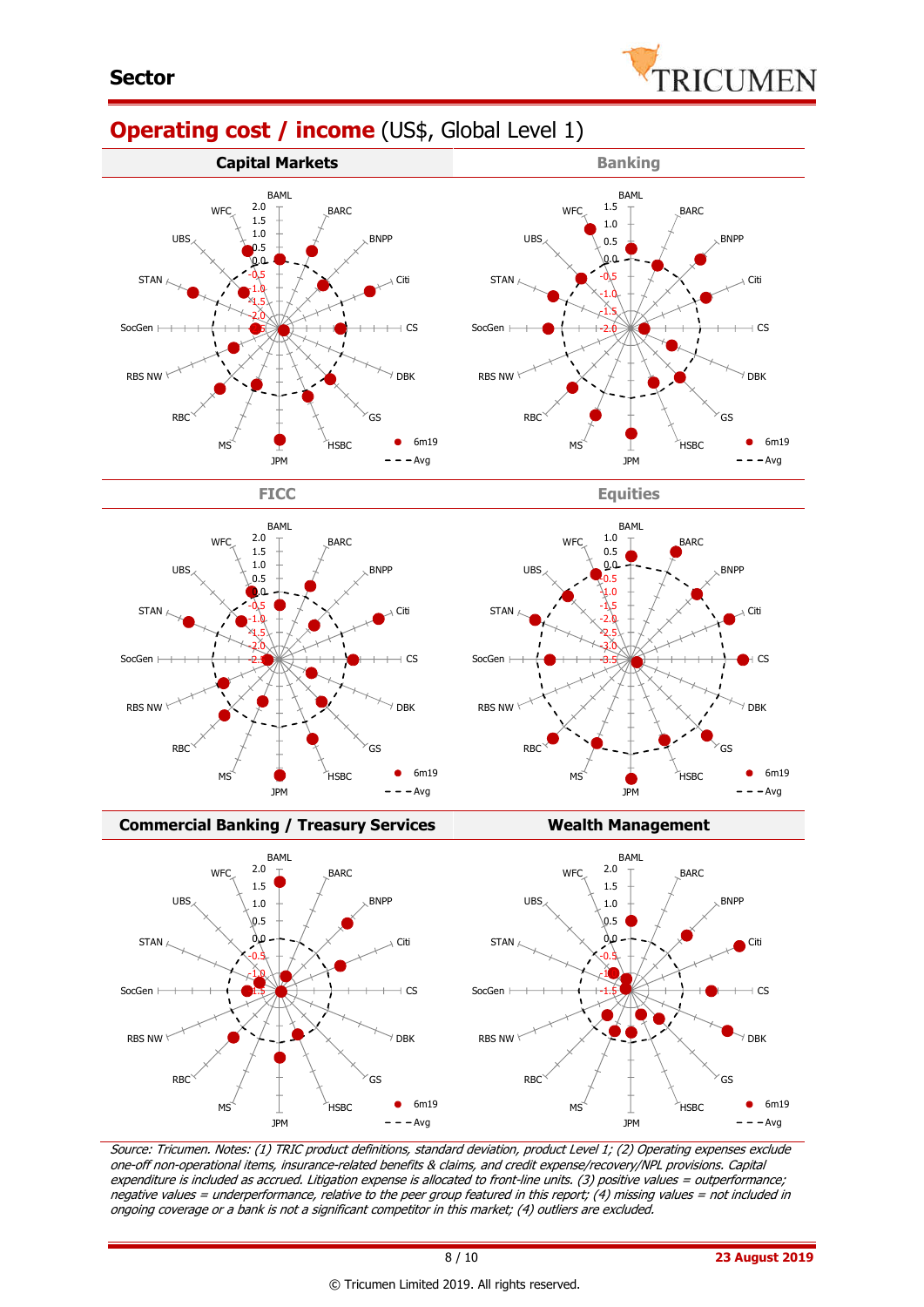

BNPP

Citi

 $+$  CS

DBK

 $\bullet$ 

6m19  $- -$ Avg

GS

# **Operating Revenue / Front Office FTE** (US\$, Global Level 1)











#### **Commercial Banking / Treasury Services Wealth Management**



Source: Tricumen. Notes: (1) TRIC product definitions, standard deviation, product Level 1; (2) positive values <sup>=</sup> outperformance; negative values = underperformance, relative to the peer group featured in this report; (4) missing values = not included in ongoing coverage or a bank is not a significant competitor in this market; (4) outliers are excluded.